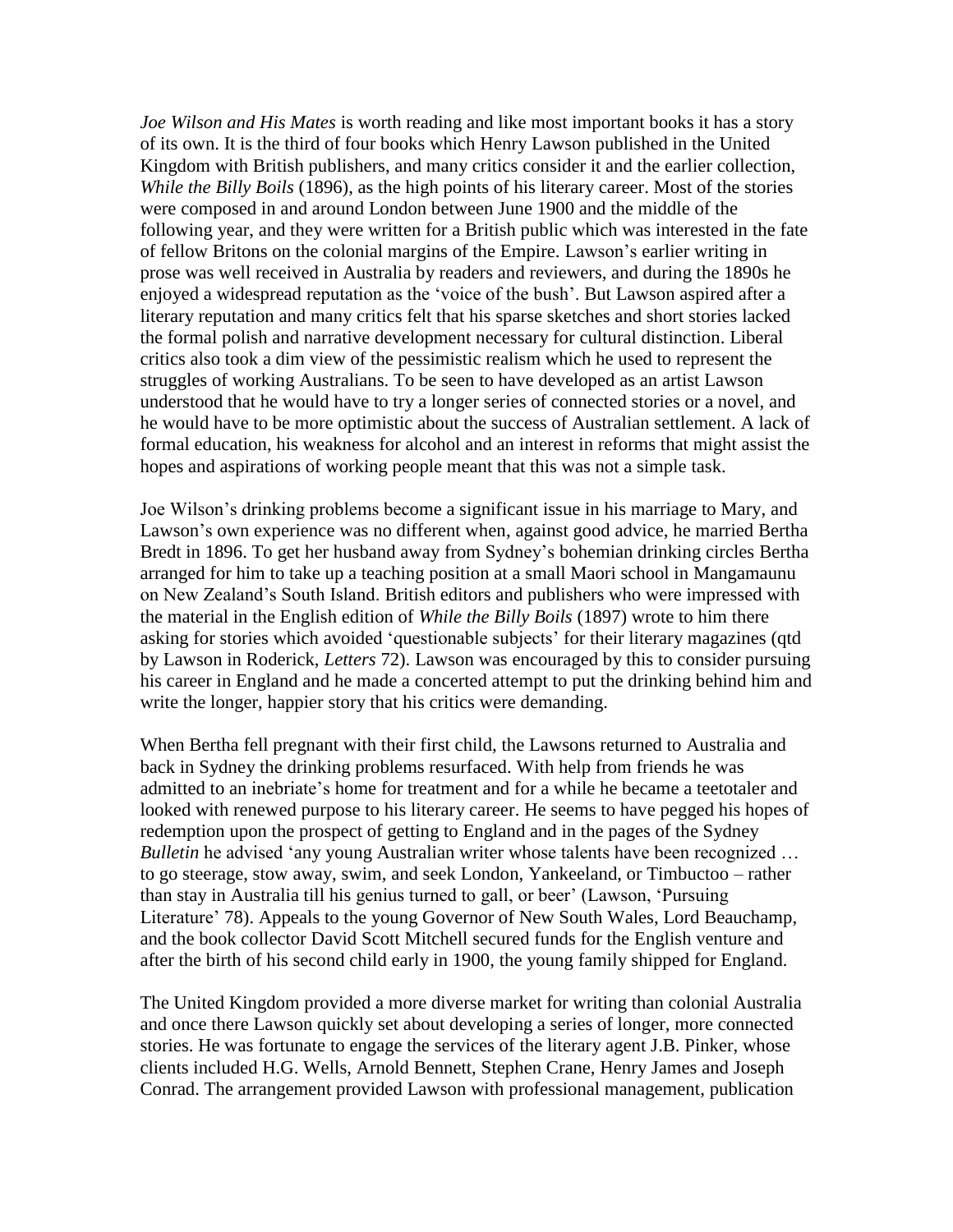options and the short term financial security necessary to make the most of his British opportunities. The result was "Brighten"s Sister-in-Law" and "A Double Buggy at Lahey"s Creek", which Pinker soon placed with the distinguished Scottish editor and publisher William Blackwood. Lawson was working with the right people in the right place and at the right time: his literary star was waxing.

*Blackwood's Magazine*, or *Maga*, as it is familiarly known, was a significant outlet for anyone interested in establishing a literary reputation. Founded in 1817, the publishing house of *Blackwoods* was involved in the literary careers of writers such as Walter Scott, Thomas de Quincey, George Eliot, Anthony Trollope and Joseph Conrad. In the later part of the nineteenth century the magazine demonstrated a significant interest in British colonial life and it was widely circulated throughout the Empire. David Finklestein describes *Maga's* vision of the colonial margins of Empire as " part of a disordered universe being put right by British skill, technology and moral superiority", and this makes it an interesting location for Lawson's stories about the pressures on working men and women on the Australian frontier. *Maga* published "Brighten"s Sister-In-Law", "A Double Buggy at Lahey's Creek', 'Babies in the Bush', 'Past Carin', 'The House that was Never Built" and "Telling Mrs Baker" between November 1900 and October 1901. In June of 1901 Blackwoods published a selection of stories from Lawson"s earlier books called *The Country I Come From* and the new stories were published as *Joe Wilson and His Mates* five months later.

Some critics have looked rather hopefully at the Joe Wilson sequence in search of the longer narrative which true literary status seemed to demand and which Lawson never delivered. Today we are more content to accept them in the form which best expressed the writer"s particular talent. The arrangement of stories in the collection also suggests an attempt to alternate the stories so that the Henry"s controversial pessimism is balanced by Joe"s nostalgic sentimentalism and the dry humor of his mates. But the tone of Lawson"s retrospective narrator never lets us forget that fate will not be kind to Joe or Mary Wilson, and it is difficult to see anything much brighter for Walter Head and his wife, or even Mrs Baker. 'The Loaded Dog', 'The Golden Graveyard' and 'Jimmy Grimshaw's Wooing" may have provided Blackwood with the more "humorous vein" of story that he was seeking but a grim understanding of the social, environmental and psychological pressures on working people continues to preoccupy the collection (Blackwood qtd in Barnes 32). *Joe Wilson and His Mates* is not the longer, more optimistic narrative that Lawson's contemporaries asked for and while it is now an important touchstone within the Australian literary canon, in 1901 it did not confirm his literary reputation in the way in which he hoped it might.

The stories that comprise *Joe Wilson and His Mates* (1901) explore the attitudes and values of working men and women who struggle to cope with the challenges of frontier life at the end of the nineteenth century. Joe and Mary Wilson hope for something better and in the nineteenth century that tended to take form as a dream of property. Land ownership is a path to prosperity and the possession of a home and family are sources of personal fulfillment and middle-class respectability. The poverty of the Wilson"s selection is a marker of their social station, however, and in a country where the best land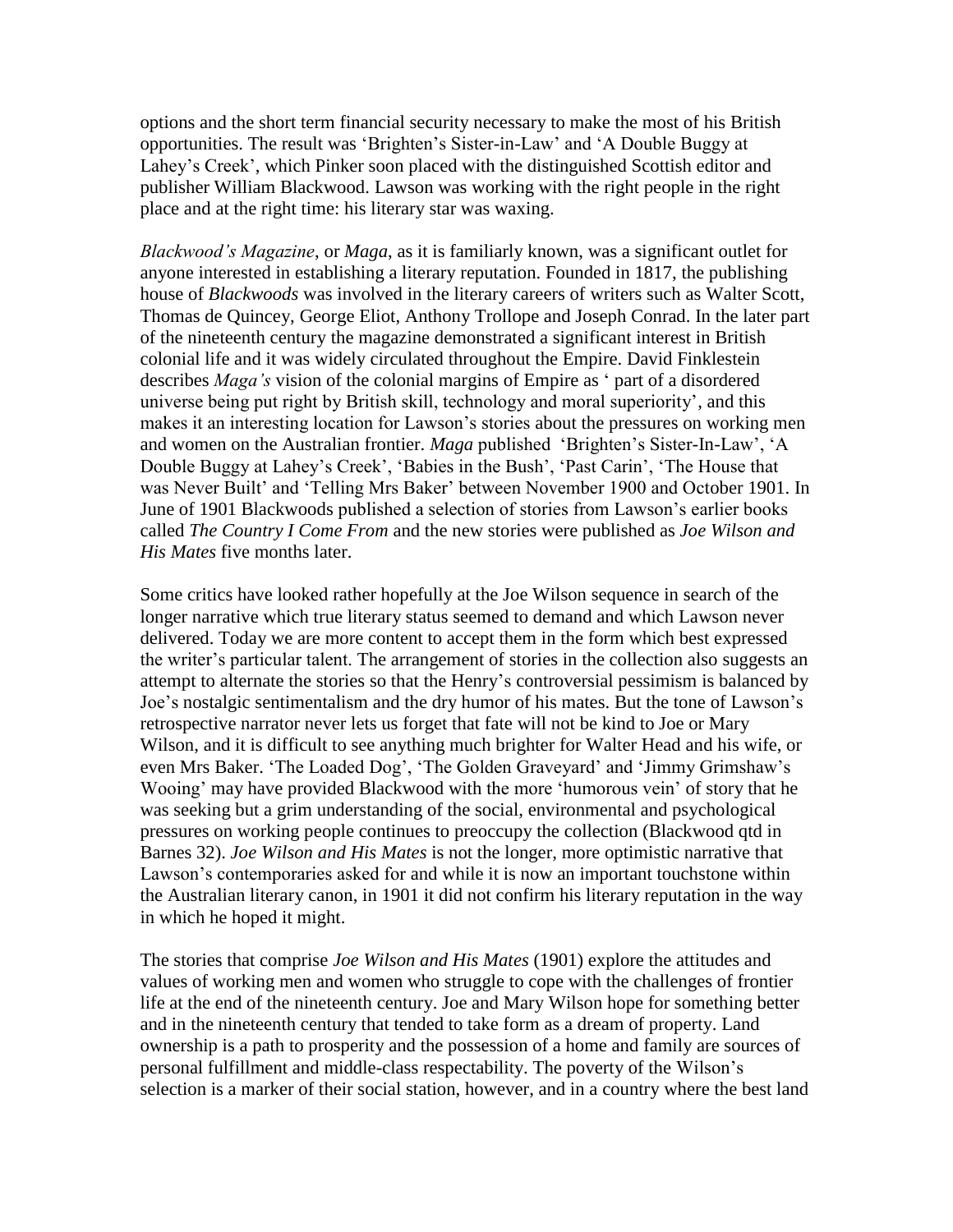belonged to the squatters and drought spelt ruin for the small landowner it is a reminder that the young couple are up against the odds. The situation is not much different for Joe Wilson's mates who travel a landscape that may or may not be cursed or haunted, expressing their own eccentricities and conning their fellow countrymen for the price of a beer or two wherever and whenever they can. Social class, nature, character and fortune all have a role to play in the rise and fall of these characters, and Lawson"s control of tone never lets us forget that long term prosperity is perhaps a little too much to expect. Mateship, that hoary old Australian chestnut is there to be sure, but in the best of Lawson"s stories it is often a wry condition; a booby prize for those slipping down the social ladder.

Lawson's personal life fell apart just as his literary career was achieving this 'high tide' in the pages of *Blackwood's Magazine*. The loneliness and isolation of London concentrated the pressures on his marriage, and rumors that he was neglecting his wife and drinking surfaced in Australia. One gossip columnist hinted at an affair with a servant. Bertha"s second confinement was difficult and she appears to have been suffering what we would now call post-natal depression. In England her health broke down completely and she was hospitalized, suffering from "melancholia, hallucinations and suicidal tendencies" (Sussex and Tasker 171). The family tragedy provides a suggestive biographical source for the fascination with mental illness in the collection, and the Joe Wilson stories in particular have been scrutinized for clues to the writer"s domestic experiences in England. Lawson was in a difficult situation, and with the arrangement with Blackwood at an end and the English books selling poorly, he brought his disintegrating family home.

A literary appreciation by Edward Garnet in London"s *Academy and Literature* shows us the way in which Lawson was sold in Britain and it is consistent with the way in which he has tended to be popularly remembered in Australia. 'Lawson's special value to us,' he wrote, "is that he stands as the representative writer of a definitive environment, as the portrayer of life on the Australian soil, and that he brings before our eyes more fully and vividly than any other man the way the Australian people"s life is going, its characteristic spirit, code, and outlook; the living thought and sensation of these tens and hundreds and thousands and millions of people who make up the Australian Democracy" (122). Liberal critics who were anxious to preserve Australia"s reputation as a workingman"s paradise had always been troubled by the thought that Lawson's gloomy stories might be seen as representative and Garnet understood the politics of the situation. More recent commentators have also worked hard to make identity politics an issue and Lawson has been found wanting in relation to his representation of indigenous and asian Australians. Some have even suggested that Lawson is an anachronism with nothing of importance to say to a modern multicultural nation. But those who forget the past always risk repeating it, and *Joe Wilson and His Mates* still offers a fascinating source for anyone interested in the development of Australian attitudes and values. Lawson"s stories continue to remind us that our opportunities have been hard won and that ideals such as equality, mateship, social mobility and the much vaunted freedom that comes with them have complicated histories. Henry Lawson may well be our first black armband historian but his short stories have inspired successive generations of Australians to master a difficult form and